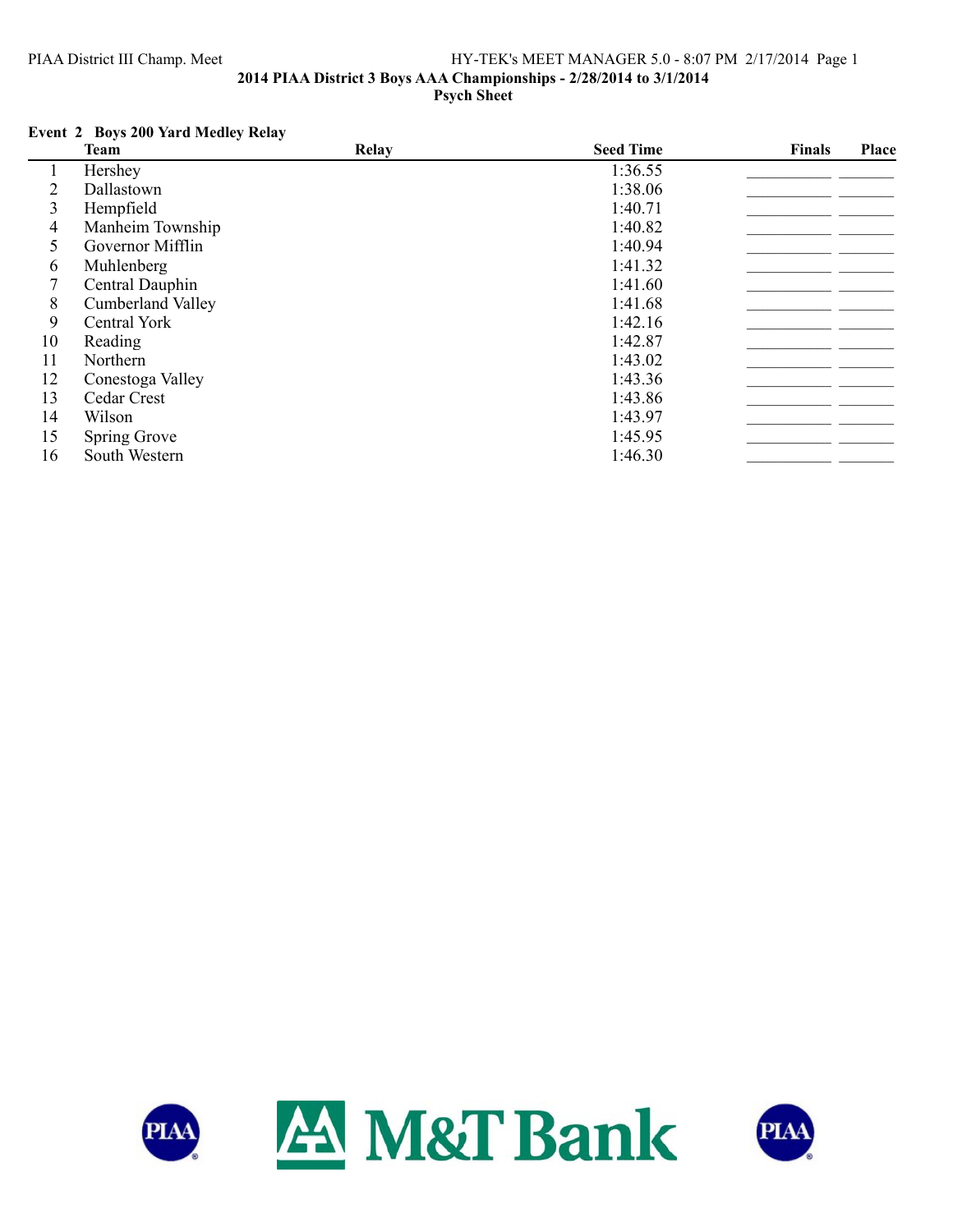## PIAA District III Champ. Meet HY-TEK's MEET MANAGER 5.0 - 8:07 PM 2/17/2014 Page 2 **2014 PIAA District 3 Boys AAA Championships - 2/28/2014 to 3/1/2014 Psych Sheet**

### **Event 4 Boys 200 Yard Freestyle**

|                | <b>Name</b>            |                 | Year School           | <b>Seed Time</b> | <b>Finals</b> | Place |
|----------------|------------------------|-----------------|-----------------------|------------------|---------------|-------|
| 1              | <b>Ryan Owens</b>      |                 | JR Daniel Boone       | 1:42.67          |               |       |
| $\overline{c}$ | Zach Luttrell          |                 | SR Hershey            | 1:42.91          |               |       |
| 3              | Josh Clarke            |                 | JR Northern           | 1:45.15          |               |       |
| 4              | Justin Mitchell        |                 | SR Warwick            | 1:45.20          |               |       |
| 5              | Vince Filippini        |                 | JR Muhlenberg         | 1:45.75          |               |       |
| 6              | Dylan North            | 10              | Red Lion              | 1:45.85          |               |       |
| $\overline{7}$ | Danny Leskowicz        |                 | JR Exeter Township    | 1:46.39          |               |       |
| 8              | <b>Tyler Russell</b>   |                 | JR Manheim Township   | 1:47.49          |               |       |
| 9              | Zach Ceneviva          |                 | JR Hershey            | 1:48.05          |               |       |
| 10             | Logan Winchester       |                 | SR Exeter Township    | 1:48.71          |               |       |
| 11             | Casey Lear             | SO <sub>1</sub> | Hempfield             | 1:48.79          |               |       |
| 12             | Keir Uhlin             |                 | FR Warwick            | 1:49.01          |               |       |
| 13             | Keenan Handley         |                 | JR Northern           | 1:49.26          |               |       |
| 14             | Elijah Myers           |                 | SR Lampeter-Strasburg | 1:50.53          |               |       |
| 15             | Richard Averill        | SO <sub>2</sub> | Central Dauphin       | 1:50.89          |               |       |
| 16             | DJ Boyer               |                 | 12 Dallastown         | 1:50.96          |               |       |
| 17             | Peter Wheat            |                 | JR Northern           | 1:51.62          |               |       |
| 18             | Jared Byrne            |                 | FR Penn Manor         | 1:51.67          |               |       |
| 19             | Aaron Tate             |                 | JR Central York       | 1:51.75          |               |       |
| 20             | <b>Ben Fisher</b>      | SO.             | Central York          | 1:51.78          |               |       |
| 21             | Jon Zartman            |                 | SR Warwick            | 1:51.87          |               |       |
| 22             | Caleb Walters          |                 | JR Lower Dauphin      | 1:51.89          |               |       |
| 23             | <b>Hunter Kerestes</b> |                 | SR Central York       | 1:52.36          |               |       |
| 24             | Domonic Vottero        |                 | SO Wilson             | 1:52.48          |               |       |
| 25             | Brendon Mackey-Wood    |                 | JR Wilson             | 1:52.92          |               |       |
| 26             | Michael Novotny        |                 | JR Governor Mifflin   | 1:52.99          |               |       |
| 27             | Nicholas Glass         |                 | FR Hempfield          | 1:53.69          |               |       |
| 28             | Christian Gamboa       | SO <sub>1</sub> | Muhlenberg            | 1:53.69          |               |       |
| 29             | Tony Covell            | SO              | Wilson                | 1:53.75          |               |       |
| 30             | Jonathan Dracoules     |                 | JR Hempfield          | 1:53.81          |               |       |
| 31             | Jason Young            |                 | FR Hershey            | 1:53.89          |               |       |
| 32             | Lucas Marsico          | 11              | Dallastown            | 1:54.20          |               |       |



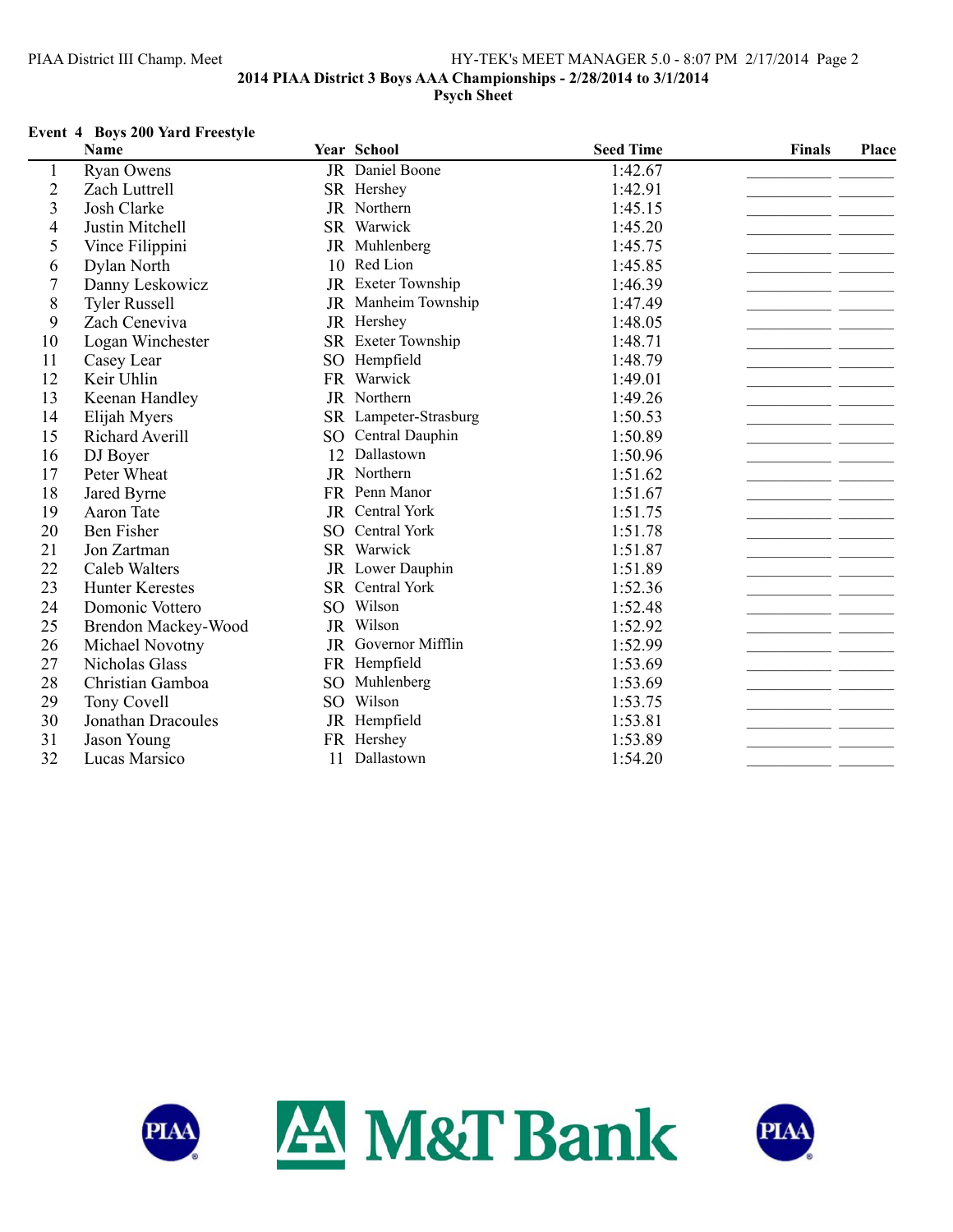## PIAA District III Champ. Meet HY-TEK's MEET MANAGER 5.0 - 8:07 PM 2/17/2014 Page 3 **2014 PIAA District 3 Boys AAA Championships - 2/28/2014 to 3/1/2014 Psych Sheet**

#### **Event 6 Boys 200 Yard IM**

|                | <b>Name</b>          |                 | Year School          | <b>Seed Time</b> | Finals | Place |
|----------------|----------------------|-----------------|----------------------|------------------|--------|-------|
| $\perp$        | Dan Ross             |                 | SR Manheim Township  | 1:55.76          |        |       |
| $\overline{2}$ | <b>Trevor Hine</b>   |                 | 12 Dallastown        | 1:56.11          |        |       |
| $\mathfrak{Z}$ | Benjamin Johnston    |                 | JR Cumberland Valley | 1:57.65          |        |       |
| $\overline{4}$ | Jack Kushner         | SO <sub>1</sub> | Hershey              | 1:57.91          |        |       |
| 5              | <b>Riley Stadel</b>  |                 | JR Hempfield         | 1:58.95          |        |       |
| 6              | Jonathan Lantz       |                 | SR Reading           | 1:59.40          |        |       |
| $\overline{7}$ | Jacob Deckman        | FR              | Cumberland Valley    | 1:59.54          |        |       |
| 8              | <b>Matt Guenter</b>  |                 | JR Wilson            | 1:59.82          |        |       |
| 9              | Tre Fissella         |                 | SO Hempfield         | 1:59.88          |        |       |
| 10             | <b>Jesse Tate</b>    |                 | SO Central York      | 2:00.11          |        |       |
| 11             | Josh Hagan           |                 | JR Hershey           | 2:00.69          |        |       |
| 12             | Jacob Lovelace       | 11              | Dallastown           | 2:02.01          |        |       |
| 13             | <b>Mason Tate</b>    | 12              | Dallastown           | 2:02.14          |        |       |
| 14             | Evan Barbon          |                 | SR Governor Mifflin  | 2:02.61          |        |       |
| 15             | Nick Beard           | <b>SR</b>       | Warwick              | 2:02.75          |        |       |
| 16             | Zach Bennett         | SO <sub>1</sub> | Hempfield            | 2:02.83          |        |       |
| 17             | Cole Mcgrath         | SO <sub>1</sub> | Reading              | 2:02.99          |        |       |
| 18             | Zach Lauer           |                 | JR Lower Dauphin     | 2:04.12          |        |       |
| 19             | Chris Cicala         | SO <sub>1</sub> | Warwick              | 2:04.52          |        |       |
| 20             | Chris Kurtz          |                 | SR Manheim Township  | 2:04.73          |        |       |
| 21             | Jordan Grim          | 12              | South Western        | 2:04.75          |        |       |
| 22             | Oliver Knabb         |                 | SR Exeter Township   | 2:05.02          |        |       |
| 23             | Georgiy Soltanov     | JR              | Cedar Crest          | 2:05.12          |        |       |
| 24             | <b>Riley Mangan</b>  | SO <sub>1</sub> | Governor Mifflin     | 2:05.27          |        |       |
| 25             | Jack Lance           |                 | JR Warwick           | 2:05.40          |        |       |
| 26             | Glaucio Silva        |                 | SO Cedar Crest       | 2:05.55          |        |       |
| 27             | Nick Bloom           | SO <sub>1</sub> | Central Dauphin      | 2:05.68          |        |       |
| 28             | Sreshtha Singh       | 12              | Dallastown           | 2:06.03          |        |       |
| 29             | <b>Bryce Carroll</b> |                 | JR Northern          | 2:06.25          |        |       |
| 30             | Matthew Loch         |                 | SR Red Land          | 2:07.12          |        |       |
| 31             | Kolin Knott          |                 | SR Cumberland Valley | 2:07.25          |        |       |
| 32             | Jonathan Hranek      |                 | SR Manheim Township  | 2:07.48          |        |       |



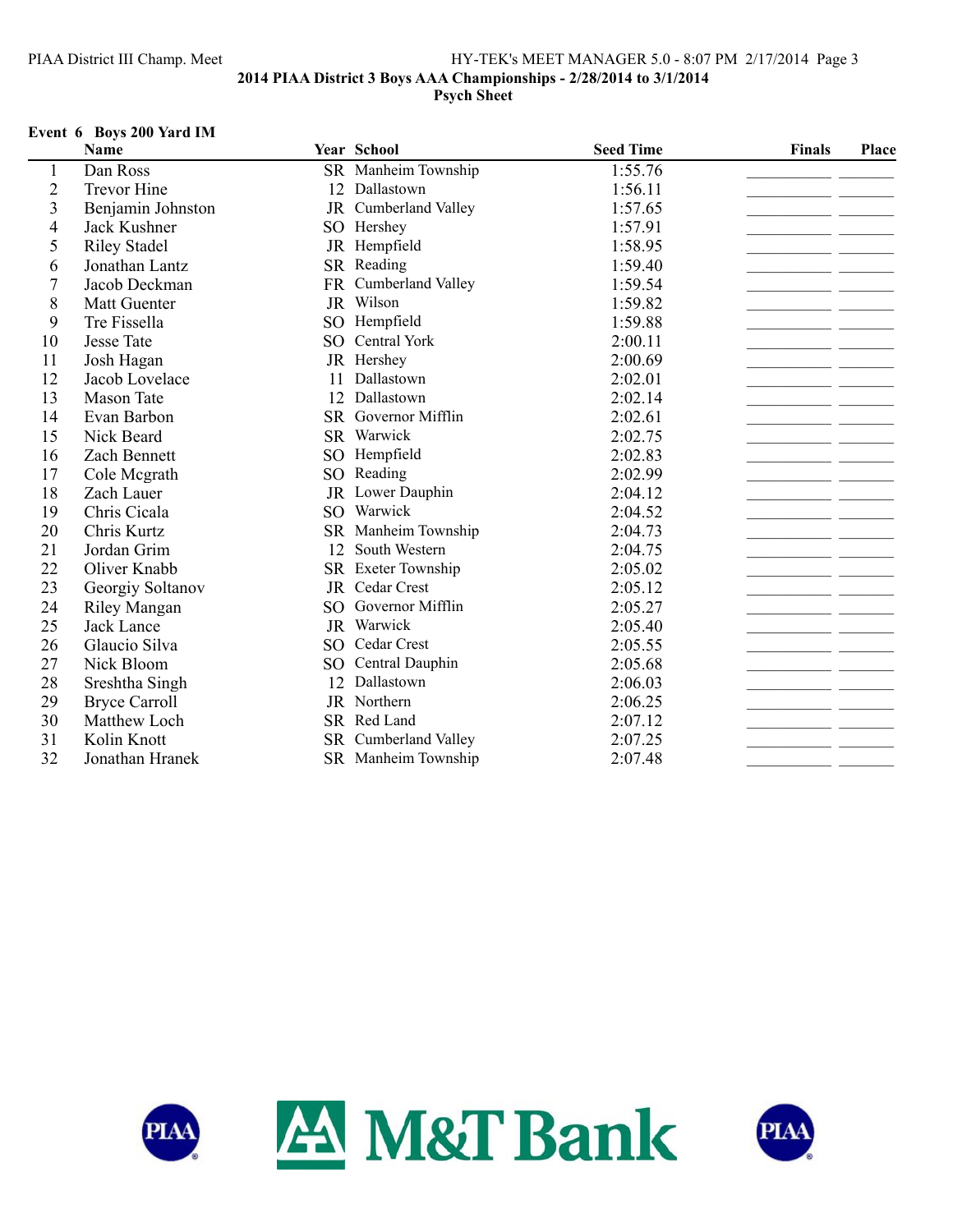# PIAA District III Champ. Meet HY-TEK's MEET MANAGER 5.0 - 8:07 PM 2/17/2014 Page 4 **2014 PIAA District 3 Boys AAA Championships - 2/28/2014 to 3/1/2014 Psych Sheet**

## **Event 8 Boys 50 Yard Freestyle**

|                | Name                 |                 | Year School          | <b>Seed Time</b> | <b>Finals</b> | Place |
|----------------|----------------------|-----------------|----------------------|------------------|---------------|-------|
| 1              | <b>Austin Doss</b>   |                 | SR Hershey           | 21.27            |               |       |
| $\overline{c}$ | Nick Francis         |                 | SR Cumberland Valley | 22.05            |               |       |
| 3              | Kristian Voulopos    | <b>SR</b>       | Hempfield            | 22.07            |               |       |
| $\overline{4}$ | Chris Paynter        | SO              | Hershey              | 22.19            |               |       |
| 5              | <b>Trent Groff</b>   | SO              | Exeter Township      | 22.20            |               |       |
| 6              | <b>Collin Haines</b> |                 | SR Cocalico          | 22.35            |               |       |
| 7              | Erik Peckmann        | JR              | <b>Central York</b>  | 22.45            |               |       |
| 8              | Daniel Savoy         |                 | SR Wilson            | 22.48            |               |       |
| 9              | Zach Ruth            |                 | JR Central Dauphin   | 22.58            |               |       |
| 10             | Owen Hanna           |                 | SR Governor Mifflin  | 22.58            |               |       |
| 11             | Joseph Reed          |                 | SR Conestoga Valley  | 22.60            |               |       |
| 12             | <b>Bryson Hunter</b> | SO              | Hempfield            | 22.63            |               |       |
| 13             | Gavin Hill           | 12              | Dallastown           | 22.72            |               |       |
| 14             | Jordan Eichelman     | SR              | Hempfield            | 22.75            |               |       |
| 15             | Ashton Hensel        | 12              | Dallastown           | 22.81            |               |       |
| 16             | Anthony Spina        |                 | SR Daniel Boone      | 22.83            |               |       |
| 17             | Carter Young         | SO <sub>2</sub> | Wilson               | 22.85            |               |       |
| 18             | John Kersikoski      | JR              | Governor Mifflin     | 22.89            |               |       |
| 19             | Daniel Neiswender    | <b>SR</b>       | Cedar Crest          | 22.91            |               |       |
| 20             | <b>Braedon</b> Erne  | 11              | Dallastown           | 22.92            |               |       |
| 21             | Andrew Leeper        | SO              | Chambersburg         | 22.99            |               |       |
| 22             | Eli Aggen            | 12              | Red Lion             | 23.00            |               |       |
| 23             | <b>Tim Griest</b>    | SO              | Warwick              | 23.02            |               |       |
| 24             | Evan Perkowski       | 12              | Waynesboro           | 23.10            |               |       |
| 25             | Dan Maxwell          | 11              | South Western        | 23.14            |               |       |
| 26             | Kyle McElroy         | JR              | Governor Mifflin     | 23.16            |               |       |
| 27             | Isaac Smith          | 12              | Spring Grove         | 23.16            |               |       |
| 28             | Jake Keifer          |                 | JR Cocalico          | 23.19            |               |       |
| 29             | <b>Chase Stout</b>   |                 | SR Red Land          | 23.33            |               |       |
| 30             | Chad Doerrman        |                 | SR Muhlenberg        | 23.35            |               |       |
| 31             | <b>Tyler Lutter</b>  |                 | FR Penn Manor        | 23.36            |               |       |
| 32             | Noah Chirico         | 11              | Carlisle             | 23.37            |               |       |



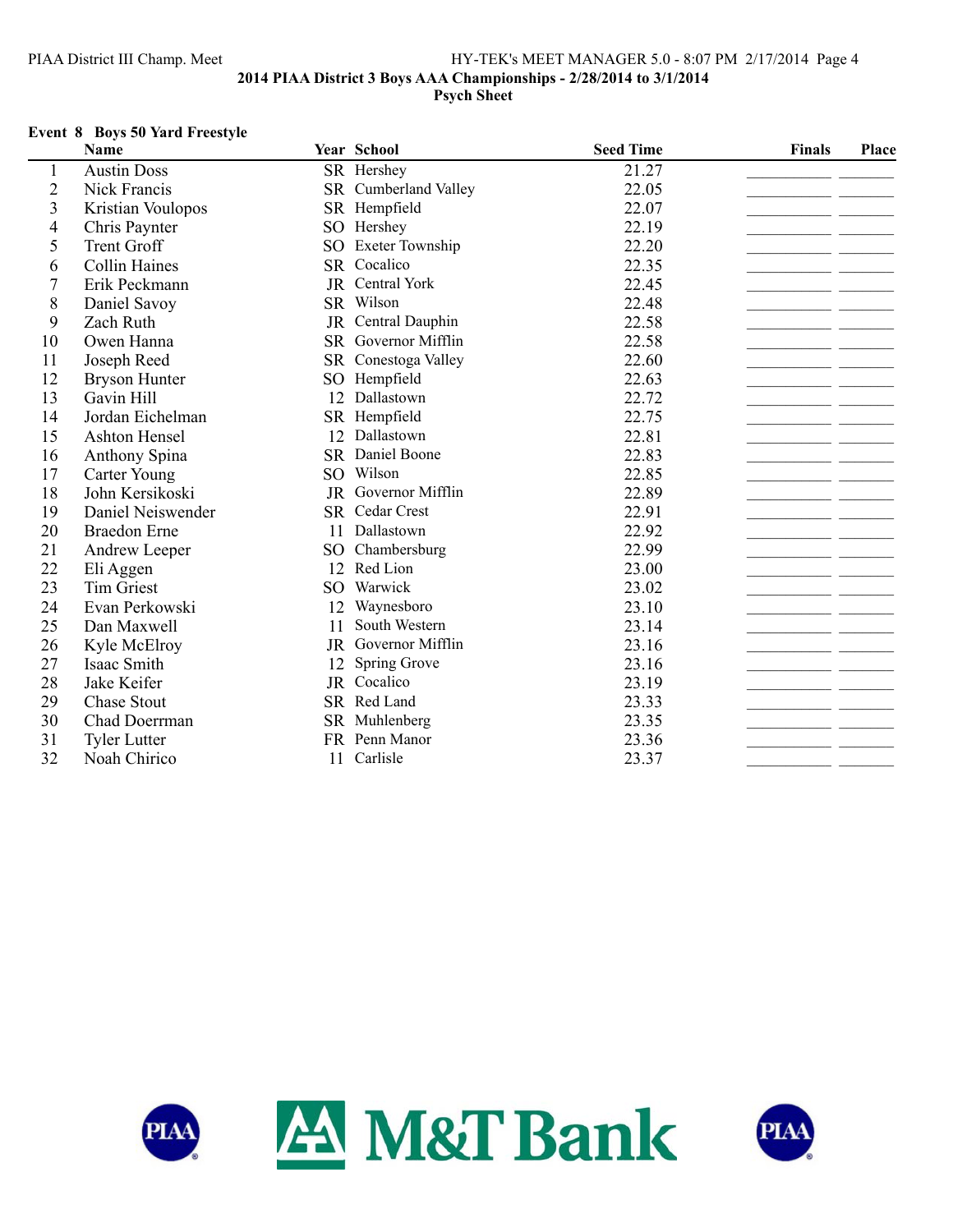# PIAA District III Champ. Meet HY-TEK's MEET MANAGER 5.0 - 8:07 PM 2/17/2014 Page 5 **2014 PIAA District 3 Boys AAA Championships - 2/28/2014 to 3/1/2014 Psych Sheet**

#### **Event 10 Boys 100 Yard Butterfly**

|                | <b>Name</b>            |           | Year School           | <b>Seed Time</b> | <b>Finals</b> | Place |
|----------------|------------------------|-----------|-----------------------|------------------|---------------|-------|
|                | Will Drexler           |           | JR Hershey            | 50.56            |               |       |
| $\overline{2}$ | James Wilson           | SO        | Conestoga Valley      | 50.90            |               |       |
| $\overline{3}$ | Jack Brenneman         |           | SR Cumberland Valley  | 51.42            |               |       |
| $\overline{4}$ | <b>Spencer Hill</b>    | 10        | Dallastown            | 52.02            |               |       |
| 5              | <b>Sterg Dikos</b>     |           | SR Governor Mifflin   | 52.15            |               |       |
| 6              | <b>Bryce Schaffer</b>  | SO        | Muhlenberg            | 53.12            |               |       |
| $\overline{7}$ | <b>Arthur Markley</b>  |           | FR J.P. McCaskey      | 53.15            |               |       |
| 8              | <b>Ryder Fisher</b>    |           | JR Muhlenberg         | 53.19            |               |       |
| 9              | Chance King            | 12        | Red Lion              | 53.25            |               |       |
| 10             | Matt Zappe             | SO        | Cumberland Valley     | 53.60            |               |       |
| 11             | Ethan Jacobsen         |           | SR Hershey            | 53.62            |               |       |
| 12             | Cody Kalinowski        |           | SR Manheim Township   | 53.88            |               |       |
| 13             | Parker Reinoehl        | JR        | Governor Mifflin      | 54.40            |               |       |
| 14             | Jordan Wyant           | SO.       | Cedar Cliff           | 54.49            |               |       |
| 15             | <b>Jesse Tate</b>      |           | SO Central York       | 54.88            |               |       |
| 16             | Jacob Stoner           | 9         | Dallastown            | 54.89            |               |       |
| 17             | Evan Barbon            |           | SR Governor Mifflin   | 55.02            |               |       |
| 18             | Tyler Buterbaugh       |           | SO Hempfield          | 55.04            |               |       |
| 19             | Michael Senyak         | <b>SR</b> | Central Dauphin       | 55.29            |               |       |
| 20             | John Barr              | 12        | Waynesboro            | 55.62            |               |       |
| 21             | Jacob Lovelace         | 11        | Dallastown            | 55.63            |               |       |
| 22             | Liam Handley           |           | SR Northern           | 55.70            |               |       |
| 23             | <b>Anthony Spanier</b> | SO        | Muhlenberg            | 55.71            |               |       |
| 24             | Callum Brandt          | 12        | Red Lion              | 55.72            |               |       |
| 25             | John Corbett           |           | SR Hempfield          | 55.79            |               |       |
| 26             | Michael Novotny        |           | JR Governor Mifflin   | 56.00            |               |       |
| 27             | Colin Anderson         |           | FR Lampeter-Strasburg | 56.08            |               |       |
| 28             | Seva Soltanov          |           | SR Cedar Crest        | 56.11            |               |       |
| 29             | John Leighton          | SR        | Cumberland Valley     | 56.25            |               |       |
| 30             | Aaron Shy              | 12        | South Western         | 56.53            |               |       |
| 31             | Anthony Sciscento      |           | SR Manheim Township   | 56.72            |               |       |
| 32             | <b>Taylor Myers</b>    | 10        | Spring Grove          | 56.72            |               |       |



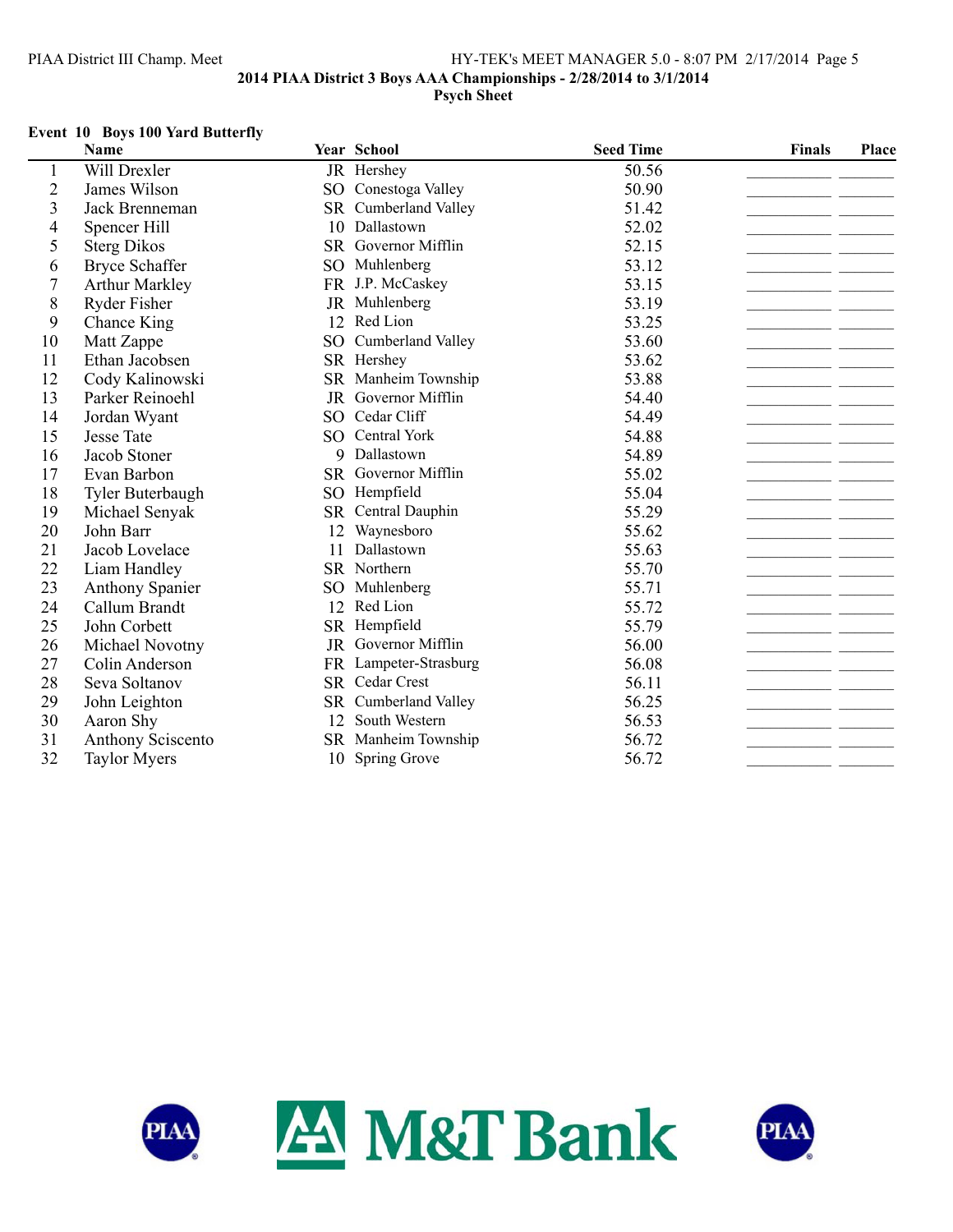## PIAA District III Champ. Meet HY-TEK's MEET MANAGER 5.0 - 8:07 PM 2/17/2014 Page 6 **2014 PIAA District 3 Boys AAA Championships - 2/28/2014 to 3/1/2014 Psych Sheet**

# **Event 12 Boys 200 Yard Freestyle Relay**

|    | Team                     | Relay | <b>Seed Time</b> | Finals | <b>Place</b> |
|----|--------------------------|-------|------------------|--------|--------------|
|    | Hershey                  |       | 1:26.01          |        |              |
| 2  | <b>Cumberland Valley</b> |       | 1:27.45          |        |              |
| 3  | Dallastown               |       | 1:27.99          |        |              |
| 4  | Governor Mifflin         |       | 1:28.42          |        |              |
| 5  | Wilson                   |       | 1:28.50          |        |              |
| 6  | Hempfield                |       | 1:29.61          |        |              |
|    | Northern                 |       | 1:30.42          |        |              |
| 8  | Central Dauphin          |       | 1:30.48          |        |              |
| 9  | Exeter Township          |       | 1:30.56          |        |              |
| 10 | Muhlenberg               |       | 1:30.86          |        |              |
| 11 | Reading                  |       | 1:30.97          |        |              |
| 12 | Warwick                  |       | 1:32.25          |        |              |
| 13 | Central York             |       | 1:32.27          |        |              |
| 14 | Manheim Township         |       | 1:32.38          |        |              |
| 15 | Cedar Crest              |       | 1:32.90          |        |              |
| 16 | Red Lion                 |       | 1:33.31          |        |              |



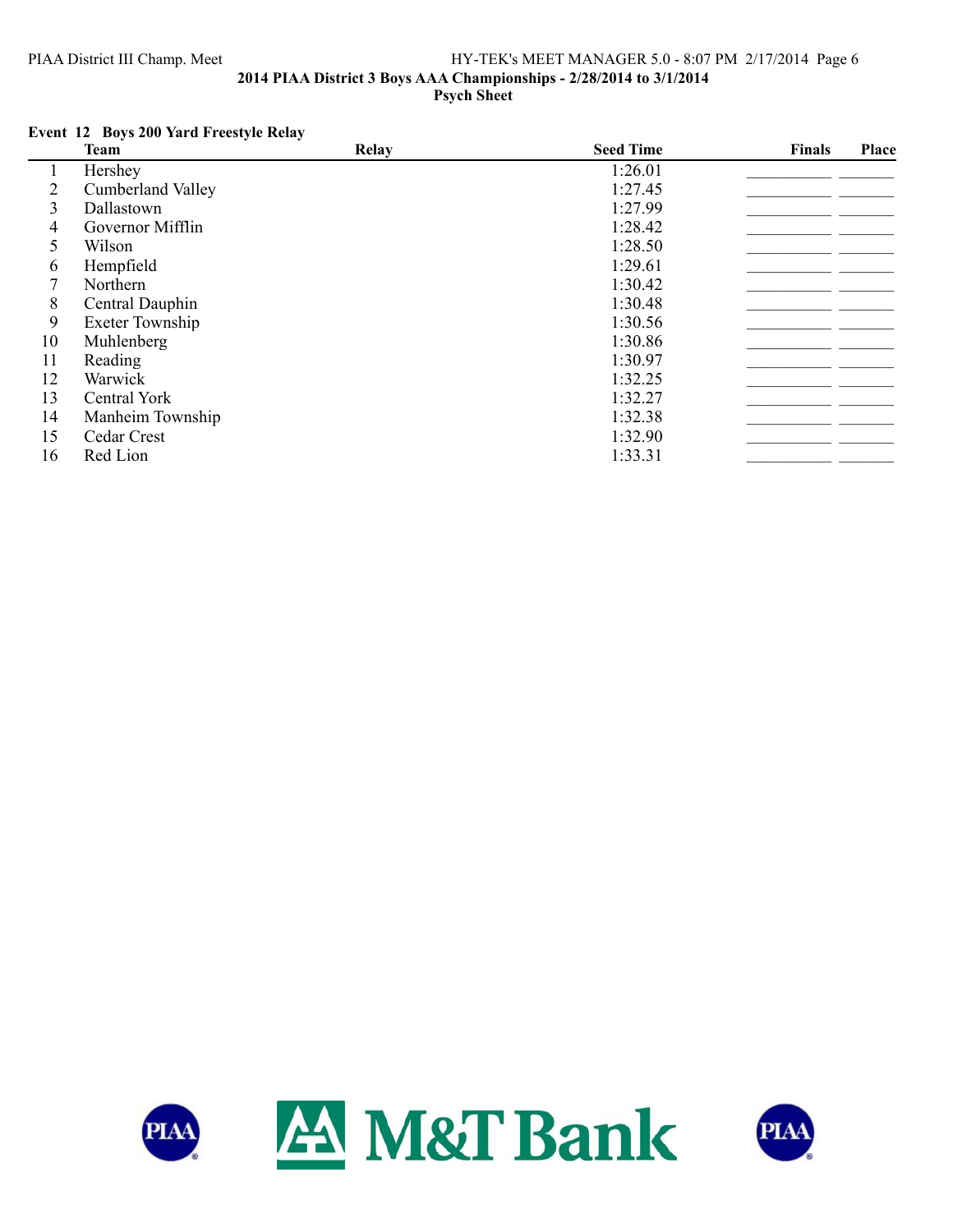# PIAA District III Champ. Meet HY-TEK's MEET MANAGER 5.0 - 8:07 PM 2/17/2014 Page 7 **2014 PIAA District 3 Boys AAA Championships - 2/28/2014 to 3/1/2014 Psych Sheet**

## **Event 14 Boys 100 Yard Freestyle**

|                | Name                   |                 | Year School          | <b>Seed Time</b> | <b>Finals</b> | Place |
|----------------|------------------------|-----------------|----------------------|------------------|---------------|-------|
| 1              | <b>Ryan Owens</b>      |                 | JR Daniel Boone      | 46.78            |               |       |
| $\overline{c}$ | Jacob Deckman          |                 | FR Cumberland Valley | 47.70            |               |       |
| 3              | Kristian Voulopos      | SR              | Hempfield            | 47.80            |               |       |
| $\overline{4}$ | Josh Clarke            |                 | JR Northern          | 48.07            |               |       |
| 5              | <b>Sterg Dikos</b>     |                 | SR Governor Mifflin  | 48.08            |               |       |
| 6              | <b>Trent Groff</b>     |                 | SO Exeter Township   | 48.16            |               |       |
| 7              | Corey Stauffer         | 12              | Dallastown           | 48.22            |               |       |
| 8              | Nick Francis           |                 | SR Cumberland Valley | 48.45            |               |       |
| 9              | <b>Matt Guenter</b>    |                 | JR Wilson            | 48.56            |               |       |
| 10             | <b>Collin Haines</b>   |                 | SR Cocalico          | 48.58            |               |       |
| 11             | Owen Hanna             |                 | SR Governor Mifflin  | 48.77            |               |       |
| 12             | <b>Ben Haley</b>       |                 | SR Northern          | 49.07            |               |       |
| 13             | Jack Brenneman         |                 | SR Cumberland Valley | 49.26            |               |       |
| 14             | Chris Paynter          |                 | SO Hershey           | 49.65            |               |       |
| 15             | Daniel Savoy           |                 | SR Wilson            | 49.68            |               |       |
| 16             | <b>Bryson Hunter</b>   | SO <sub>2</sub> | Hempfield            | 49.78            |               |       |
| 17             | Tim Griest             |                 | SO Warwick           | 49.88            |               |       |
| 18             | David Mitchell         |                 | SO J.P. McCaskey     | 50.04            |               |       |
| 19             | Zach Ruth              | <b>JR</b>       | Central Dauphin      | 50.25            |               |       |
| 20             | Will Hartzell          | SO              | Central York         | 50.26            |               |       |
| 21             | Kyle Ryland            |                 | JR Cedar Crest       | 50.34            |               |       |
| 22             | Domonic Vottero        |                 | SO Wilson            | 50.51            |               |       |
| 23             | Carter Young           |                 | SO Wilson            | 50.53            |               |       |
| 24             | <b>Hunter Kerestes</b> |                 | SR Central York      | 50.67            |               |       |
| 25             | Chad Doerrman          |                 | SR Muhlenberg        | 50.77            |               |       |
| 26             | Junior Deschamps       | <b>JR</b>       | Reading              | 50.79            |               |       |
| 27             | Jordan Eichelman       | <b>SR</b>       | Hempfield            | 50.86            |               |       |
| 28             | Daniel Neiswender      |                 | SR Cedar Crest       | 50.91            |               |       |
| 29             | Josh Yohe              | SO              | Central Dauphin      | 51.08            |               |       |
| 30             | Jon Zartman            |                 | SR Warwick           | 51.08            |               |       |
| 31             | Isaac Smith            | 12              | Spring Grove         | 51.12            |               |       |
| 32             | Lucas Marsico          | 11              | Dallastown           | 51.14            |               |       |



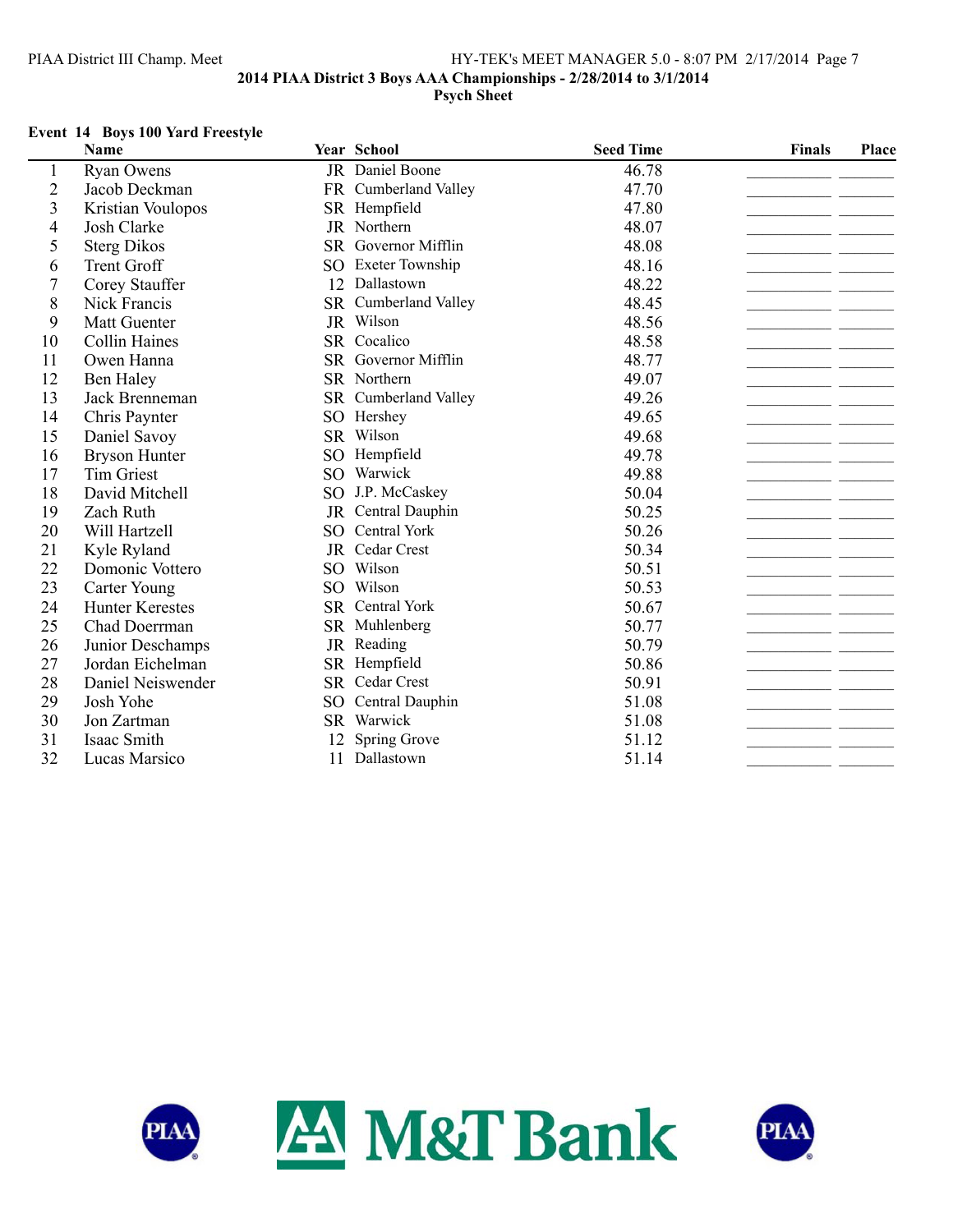# PIAA District III Champ. Meet HY-TEK's MEET MANAGER 5.0 - 8:07 PM 2/17/2014 Page 8 **2014 PIAA District 3 Boys AAA Championships - 2/28/2014 to 3/1/2014 Psych Sheet**

### **Event 16 Boys 500 Yard Freestyle**

|                | <b>Name</b>               |                 | Year School           | <b>Seed Time</b> | <b>Finals</b> | Place |
|----------------|---------------------------|-----------------|-----------------------|------------------|---------------|-------|
| 1              | Zach Luttrell             |                 | SR Hershey            | 4:38.13          |               |       |
| $\overline{c}$ | <b>Trevor Hine</b>        |                 | 12 Dallastown         | 4:39.33          |               |       |
| 3              | Will Drexler              |                 | JR Hershey            | 4:39.66          |               |       |
| $\overline{4}$ | Dylan North               | 10              | Red Lion              | 4:40.35          |               |       |
| 5              | <b>Arthur Markley</b>     |                 | FR J.P. McCaskey      | 4:41.21          |               |       |
| 6              | Justin Mitchell           |                 | SR Warwick            | 4:42.21          |               |       |
| $\overline{7}$ | Dan Ross                  |                 | SR Manheim Township   | 4:42.71          |               |       |
| 8              | Vince Filippini           |                 | JR Muhlenberg         | 4:49.10          |               |       |
| 9              | Keir Uhlin                |                 | FR Warwick            | 4:50.43          |               |       |
| 10             | Logan Winchester          |                 | SR Exeter Township    | 4:50.71          |               |       |
| 11             | Jonathan Lantz            |                 | SR Reading            | 4:51.18          |               |       |
| 12             | Danny Leskowicz           |                 | JR Exeter Township    | 4:55.74          |               |       |
| 13             | Logan Garcia              |                 | JR Daniel Boone       | 4:55.96          |               |       |
| 14             | Elijah Myers              |                 | SR Lampeter-Strasburg | 4:56.14          |               |       |
| 15             | Keenan Handley            |                 | JR Northern           | 4:57.76          |               |       |
| 16             | Peter Wheat               |                 | JR Northern           | 5:00.37          |               |       |
| 17             | Caleb Walters             |                 | JR Lower Dauphin      | 5:00.88          |               |       |
| 18             | DJ Boyer                  | 12              | Dallastown            | 5:01.52          |               |       |
| 19             | Zach Bennett              |                 | SO Hempfield          | 5:02.00          |               |       |
| 20             | <b>Richard Baker</b>      | 12              | Dallastown            | 5:03.02          |               |       |
| 21             | Chris Kurtz               |                 | SR Manheim Township   | 5:03.03          |               |       |
| 22             | Christian Gamboa          | SO <sub>1</sub> | Muhlenberg            | 5:04.03          |               |       |
| 23             | Casey Lear                |                 | SO Hempfield          | 5:04.39          |               |       |
| 24             | Jason Young               |                 | FR Hershey            | 5:04.60          |               |       |
| 25             | Brendon Mackey-Wood       |                 | JR Wilson             | 5:04.90          |               |       |
| 26             | Nicholas Glass            |                 | FR Hempfield          | 5:05.14          |               |       |
| 27             | Tony Covell               |                 | SO Wilson             | 5:08.00          |               |       |
| 28             | <b>Chandler Desotelle</b> |                 | FR Chambersburg       | 5:09.18          |               |       |
| 29             | <b>Tyler Francis</b>      |                 | FR Cumberland Valley  | 5:11.82          |               |       |
| 30             | <b>Charles Baker</b>      | 10              | Dallastown            | 5:13.05          |               |       |
| 31             | John Levy                 |                 | SO Wilson             | 5:14.63          |               |       |
| 32             | Nick Petrella             | 11              | Red Lion              | 5:17.09          |               |       |



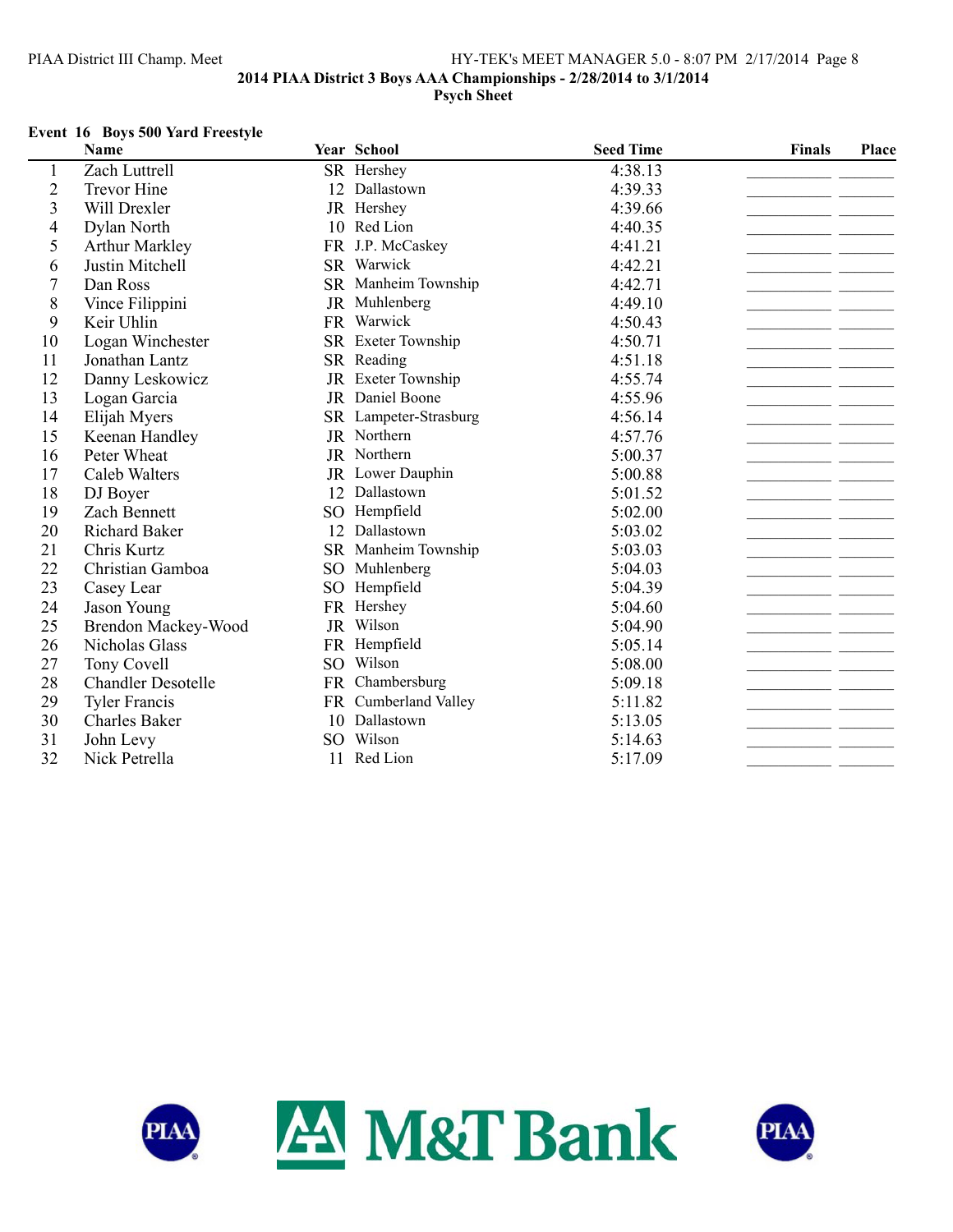## PIAA District III Champ. Meet HY-TEK's MEET MANAGER 5.0 - 8:07 PM 2/17/2014 Page 9 **2014 PIAA District 3 Boys AAA Championships - 2/28/2014 to 3/1/2014 Psych Sheet**

#### **Event 18 Boys 100 Yard Backstroke**

|                         | Name                   |                 | Year School           | <b>Seed Time</b> | <b>Finals</b><br>Place |  |
|-------------------------|------------------------|-----------------|-----------------------|------------------|------------------------|--|
| 1                       | <b>Austin Doss</b>     |                 | SR Hershey            | 50.03            |                        |  |
| $\overline{2}$          | James Wilson           | SO <sub>1</sub> | Conestoga Valley      | 50.90            |                        |  |
| $\overline{\mathbf{3}}$ | Noah Brockway          | 11              | Dallastown            | 53.19            |                        |  |
| 4                       | <b>Mason Tate</b>      | 12              | Dallastown            | 53.50            |                        |  |
| 5                       | Kohle Kerchner         | SO <sub>1</sub> | Muhlenberg            | 54.01            |                        |  |
| 6                       | Ethan Jacobsen         |                 | SR Hershey            | 54.14            |                        |  |
| $\overline{7}$          | Liam Handley           |                 | SR Northern           | 54.29            |                        |  |
| 8                       | Chance King            | 12              | Red Lion              | 54.38            |                        |  |
| 9                       | Benjamin Johnston      |                 | JR Cumberland Valley  | 54.94            |                        |  |
| 10                      | Spencer Hill           | 10              | Dallastown            | 55.03            |                        |  |
| 11                      | Josh Hagan             |                 | JR Hershey            | 55.16            |                        |  |
| 12                      | Zach Lauer             |                 | JR Lower Dauphin      | 55.38            |                        |  |
| 13                      | <b>Tyler Russell</b>   |                 | JR Manheim Township   | 55.68            |                        |  |
| 14                      | <b>Braedon</b> Erne    | 11              | Dallastown            | 55.89            |                        |  |
| 15                      | Michael Senyak         |                 | SR Central Dauphin    | 56.29            |                        |  |
| 16                      | Ben Chu                | SO <sub>1</sub> | Central York          | 56.29            |                        |  |
| 17                      | Will Hartzell          | SO <sub>1</sub> | Central York          | 56.45            |                        |  |
| 18                      | David Mitchell         |                 | SO J.P. McCaskey      | 56.52            |                        |  |
| 19                      | <b>Bryce Schaffer</b>  | SO <sub>1</sub> | Muhlenberg            | 56.56            |                        |  |
| 20                      | Erik Peckmann          | <b>JR</b>       | Central York          | 56.63            |                        |  |
| 21                      | John Barr              | 12              | Waynesboro            | 56.92            |                        |  |
| 22                      | <b>Taylor Myers</b>    | 10              | Spring Grove          | 57.12            |                        |  |
| 23                      | John Leighton          |                 | SR Cumberland Valley  | 57.30            |                        |  |
| 24                      | Nick Bloom             | SO <sub>.</sub> | Central Dauphin       | 57.31            |                        |  |
| 25                      | Colin Anderson         |                 | FR Lampeter-Strasburg | 57.83            |                        |  |
| 26                      | Chris Cicala           |                 | SO Warwick            | 57.86            |                        |  |
| 27                      | Junior Deschamps       |                 | JR Reading            | 58.15            |                        |  |
| 28                      | Nick Petrella          | 11              | Red Lion              | 58.19            |                        |  |
| 29                      | <b>Austin Schwartz</b> |                 | JR Lower Dauphin      | 58.29            |                        |  |
| 30                      | <b>Thomas Best</b>     | JR              | Cumberland Valley     | 58.40            |                        |  |
| 31                      | <b>Mason Hiester</b>   | SO <sub>1</sub> | Reading               | 58.54            |                        |  |
| 32                      | <b>Riley Mangan</b>    | SO <sub>1</sub> | Governor Mifflin      | 58.57            |                        |  |



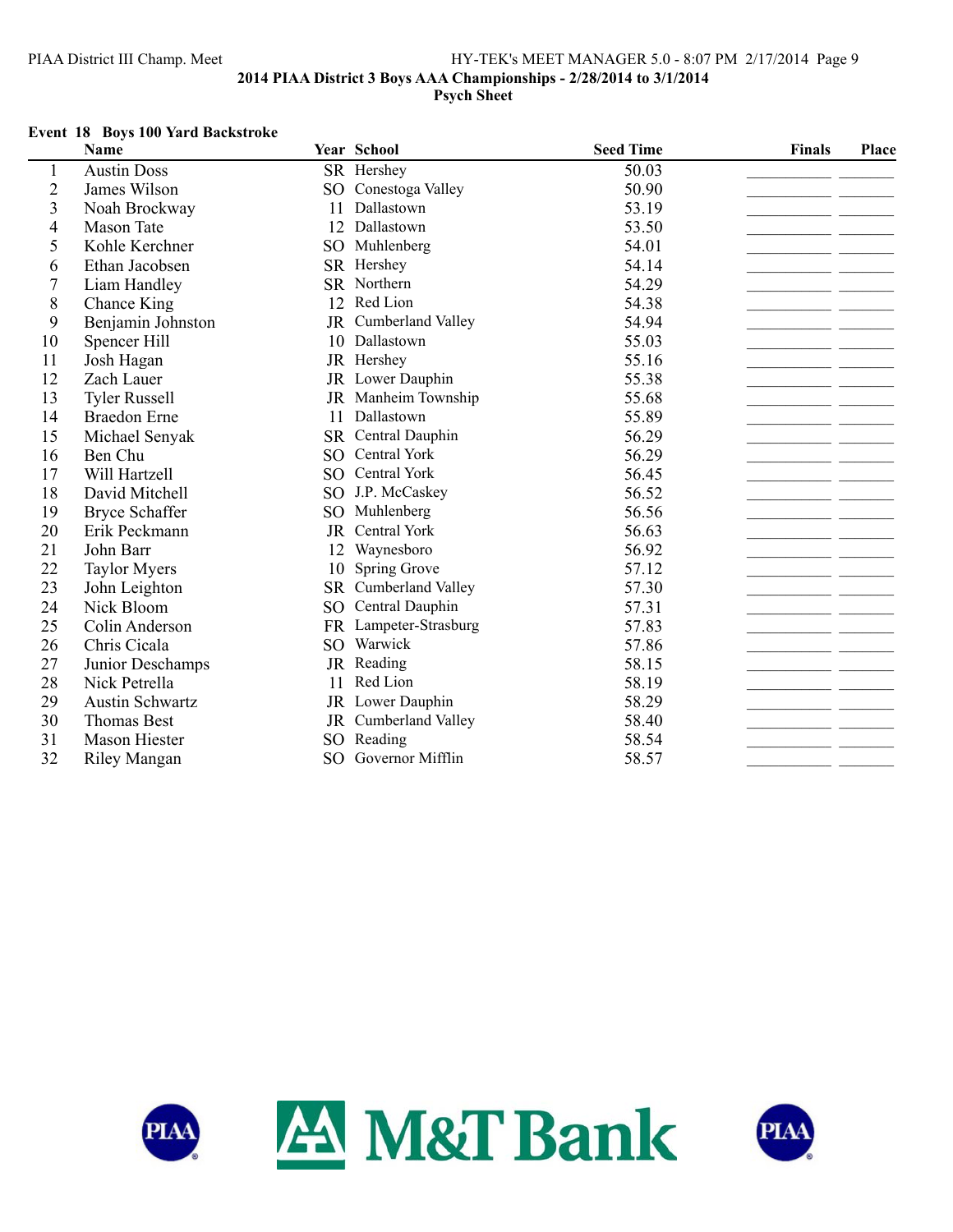## PIAA District III Champ. Meet HY-TEK's MEET MANAGER 5.0 - 8:07 PM 2/17/2014 Page 10 **2014 PIAA District 3 Boys AAA Championships - 2/28/2014 to 3/1/2014 Psych Sheet**

#### **Event 20 Boys 100 Yard Breaststroke**

|                         | Name                |                 | Year School          | <b>Seed Time</b> | <b>Finals</b> | Place |
|-------------------------|---------------------|-----------------|----------------------|------------------|---------------|-------|
| 1                       | Jack Kushner        |                 | SO Hershey           | 59.77            |               |       |
| $\overline{c}$          | Tre Fissella        | SO <sub>1</sub> | Hempfield            | 1:00.02          |               |       |
| $\overline{\mathbf{3}}$ | Oliver Knabb        |                 | SR Exeter Township   | 1:01.07          |               |       |
| $\overline{4}$          | Zach Ceneviva       | JR              | Hershey              | 1:01.10          |               |       |
| 5                       | Nick Beard          |                 | SR Warwick           | 1:01.42          |               |       |
| 6                       | Devyn Goda          | SO <sub>1</sub> | Reading              | 1:01.77          |               |       |
| $\overline{7}$          | Jordan Grim         | 12              | South Western        | 1:02.32          |               |       |
| 8                       | Matt Zappe          | SO.             | Cumberland Valley    | 1:02.53          |               |       |
| 9                       | Daniel Kostival     |                 | JR Governor Mifflin  | 1:02.53          |               |       |
| 10                      | <b>Riley Stadel</b> |                 | JR Hempfield         | 1:02.81          |               |       |
| 11                      | Matthew Loch        |                 | SR Red Land          | 1:02.99          |               |       |
| 12                      | Evan Perkowski      | 12              | Waynesboro           | 1:03.01          |               |       |
| 13                      | Cole Mcgrath        | SO              | Reading              | 1:03.44          |               |       |
| 14                      | Peter Lee           |                 | JR Hershey           | 1:03.55          |               |       |
| 15                      | Sreshtha Singh      | 12              | Dallastown           | 1:03.60          |               |       |
| 16                      | Kyle McElroy        |                 | JR Governor Mifflin  | 1:03.69          |               |       |
| 17                      | Richard Averill     | SO <sub>1</sub> | Central Dauphin      | 1:03.94          |               |       |
| 18                      | Aaron Tate          |                 | JR Central York      | 1:03.96          |               |       |
| 19                      | Andrew Gherardini   | SO <sub>1</sub> | Central Dauphin      | 1:03.97          |               |       |
| 20                      | Kolin Knott         | <b>SR</b>       | Cumberland Valley    | 1:04.05          |               |       |
| 21                      | John Levy           | SO <sub>1</sub> | Wilson               | 1:04.09          |               |       |
| 22                      | David Heckel        |                 | SO Warwick           | 1:04.36          |               |       |
| 23                      | <b>Tyler Christ</b> | SO.             | Muhlenberg           | 1:04.45          |               |       |
| 24                      | Crawford Smith      |                 | FR Cumberland Valley | 1:04.52          |               |       |
| 25                      | Jeff McNeill        |                 | SR Muhlenberg        | 1:04.85          |               |       |
| 26                      | Zayne Shelly        |                 | SR Conestoga Valley  | 1:04.87          |               |       |
| 27                      | Marco Mellinger     | SO.             | Central Dauphin      | 1:04.88          |               |       |
| 28                      | Gavin Hill          |                 | 12 Dallastown        | 1:04.88          |               |       |
| 29                      | Isaiah Duck         |                 | SR Hershey           | 1:05.49          |               |       |
| 30                      | Anthony Sciscento   | <b>SR</b>       | Manheim Township     | 1:05.61          |               |       |
| 31                      | Jonathan Hranek     |                 | SR Manheim Township  | 1:05.63          |               |       |
| 32                      | Glaucio Silva       |                 | SO Cedar Crest       | 1:05.67          |               |       |